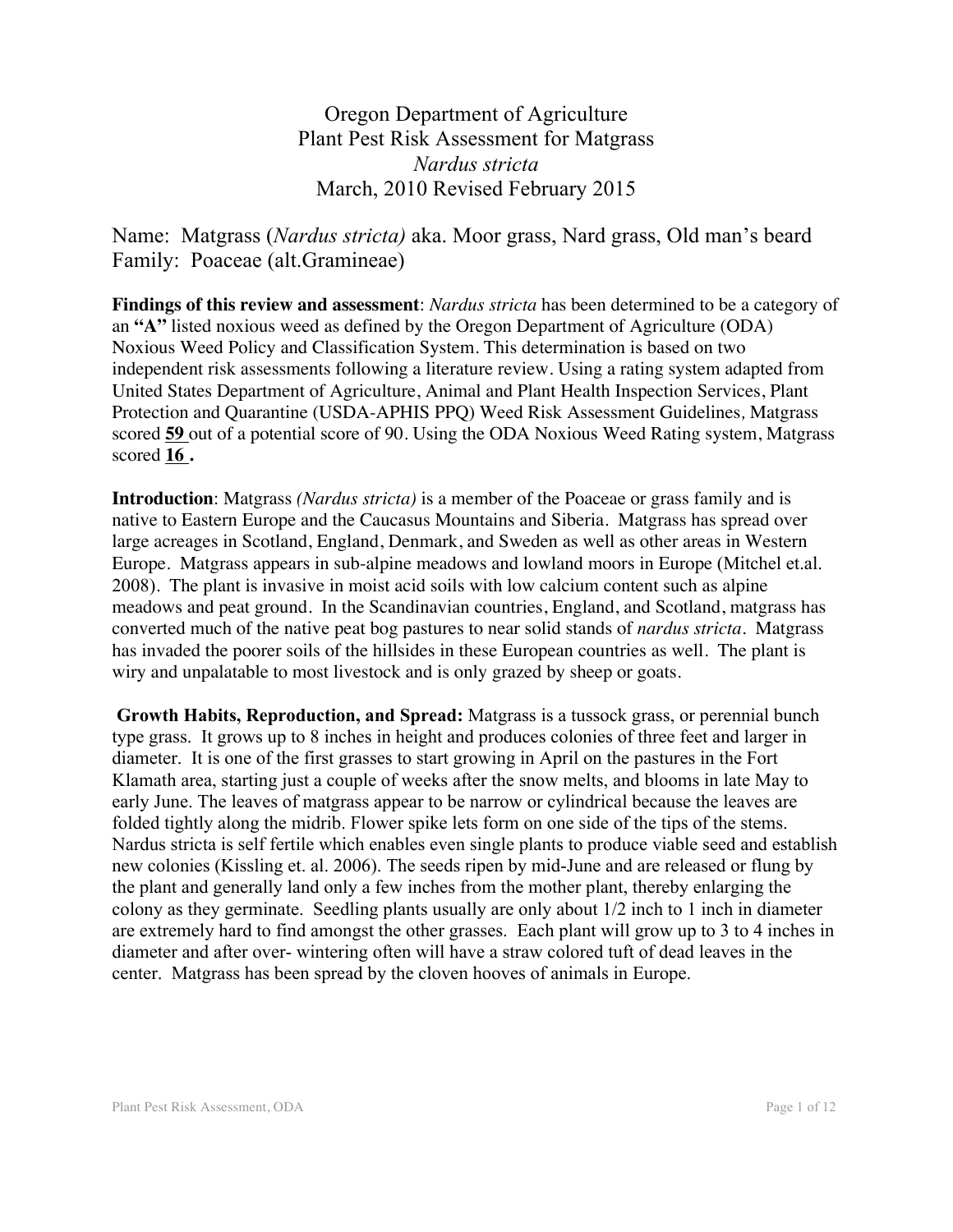**Native Range**: The Caucasus Region of Asia and Siberia. It has become naturalized in most of Eastern Europe and in Western Europe from Scotland, England, to the Scandinavian countries.

**Distribution in North America:** The earliest introduction into North America occurred in the Eastern U.S. states of Massachusetts, Michigan, New Hampshire, Vermont, and New York. Matgrass is also found in Canada in Ontario, Quebec, New Foundland, and Nova Scotia. In the Western U.S. matgrass is only found at one site in Idaho and one site in Oregon. Oregon's infestation occurs in Klamath County on a peat pasture in Fort Klamath,



probably originating during the late 1960's or early 1970's. It has been speculated that the seed was brought to the pasture in the feathers of a goose that had migrated in from Siberia (Barrett per.com.2009). The weedy grass was first noticed around 1975 by the landowner as enlarging colonies among the native grasses. Since that time, the infestation has spread from the one pasture into three adjacent pastures and in 2007 an additional pasture was identified as infested. The practice of dragging fields in the spring to break up manure piles on the pastures in Fort Klamath has apparently moved the matgrass over about 200 acres gross, with there being about 3 net acres of matgrass plants (Barrett per com.2009). Chemical treatment has been made on the matgrass infestation every year since 1976. New infestations will be difficult to detect in the early stages. The species is low growing, not showy and blends in well with other grasses. It would take a trained observer to locate small outbreaks that may occur throughout lands in Eastern Oregon.

**Habitat availability in Oregon**: Wet pastures and meadows are matgrass' preferred habitat (Kissling et.al. 2005). Significant acres of seasonally wet grasslands exist especially in Klamath, Harney and Lake counties. These moist native pastures are also the most productive grass producers.



**Positive Economic Impact:** In Europe, where *Nardus* is common in heath and moorlands, the grass is best grazed by a combination of sheep and cattle (Mitchel et.al. 2008). In North America, other native and introduced grasses provide superior forage resulting in no net economic benefits associated with matgrass..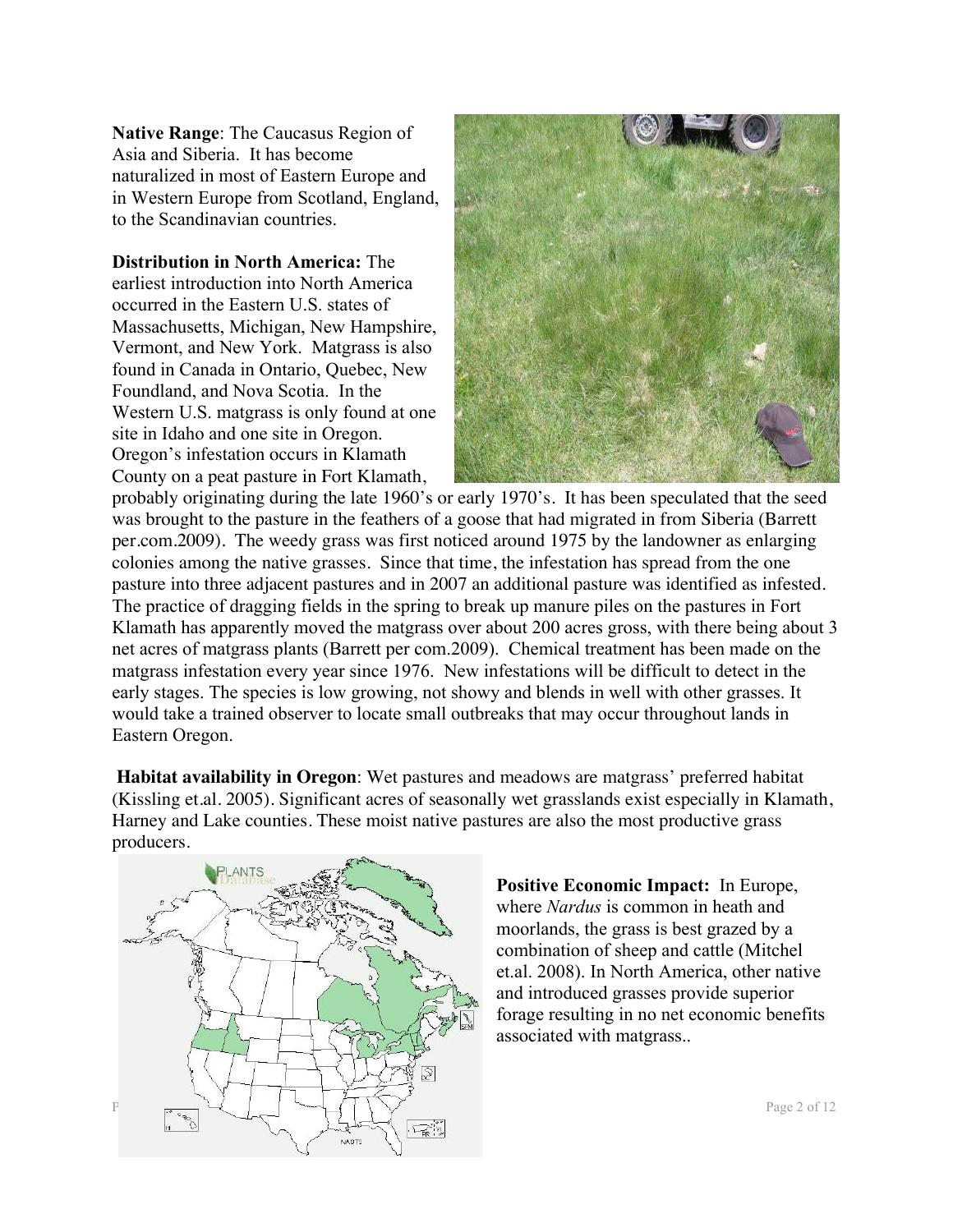**Negative Economic Impact:** Matgrass has a coarse or stiff leaf texture, and is unpalatable to most livestock. Livestock, deer, and elk will not graze on matgrass except by accident whereby they tend to spit it out. Matgrass forms colonies, which grow in size each year displacing valuable pasture grasses, making infested pastures less productive and valuable for forage. Forage loss in these most productive pastures would create economic stress in livestock dependent communities. Large infestations of matgrass would also decrease land values should those lands become less valuable as forage producers. Because of these threats, matgrass is listed as an "A" rated noxious weed by the Idaho Department of Agriculture and Oregon Department of Agriculture

**Ecological Impacts:** Matgrass colonizes sub-alpine meadows, peat soils, and soils that tend to be wet and acidic. Matgrass will move upslope onto less productive soils also. Matgrass forms colonies that increase in diameter each year displacing all native vegetation within each colony. In New Zealand Kissling et. al. 2005 showed that the plant was able to dominate up to 90% of the cover, seriously decreasing native plant populations.

**Biological factors that restrict plant growth**: Matgrass is fairly resistant to grazing from both mammals and insects. In Oregon, it appears to grow to its full potential.

**Dispersal factors**: The movement of contaminated hay or livestock would play a big role in matgrass spread. Seeds attached to animal hooves must be considered a likely risk factor. Landowners with infested land must be made aware of the potential risk associated with the removal of hay and livestock from infested property.



**Control:** Matgrass can be controlled using grass herbicides such as glyphosate. Spot treatments of glyphosate on matgrass colonies are very effective in destroying colonies or large individual plants. The most troubling problems with control projects are locating matgrass seedlings amongst other grasses, which is very difficult due to their small size and very fine leaves.

Matgrass seedlings that are not treated appear to set seed in eight weeks or less. Digging matgrass plants out of the ground does not appear to be an effective control method due to the disturbance of the soil, which actually encourages seeds to sprout (Barrett pers. com. 2009). The most effective control program for matgrass appears to be a broadcast chemical treatment of the infested area plus a large area surrounding the infestation for multiple years until the soil seed bank is depleted. If the matgrass infested ground could be placed in an annual cultivation program for several years the soil seed bank could be depleted also.

Plant Pest Risk Assessment, ODA Page 3 of 12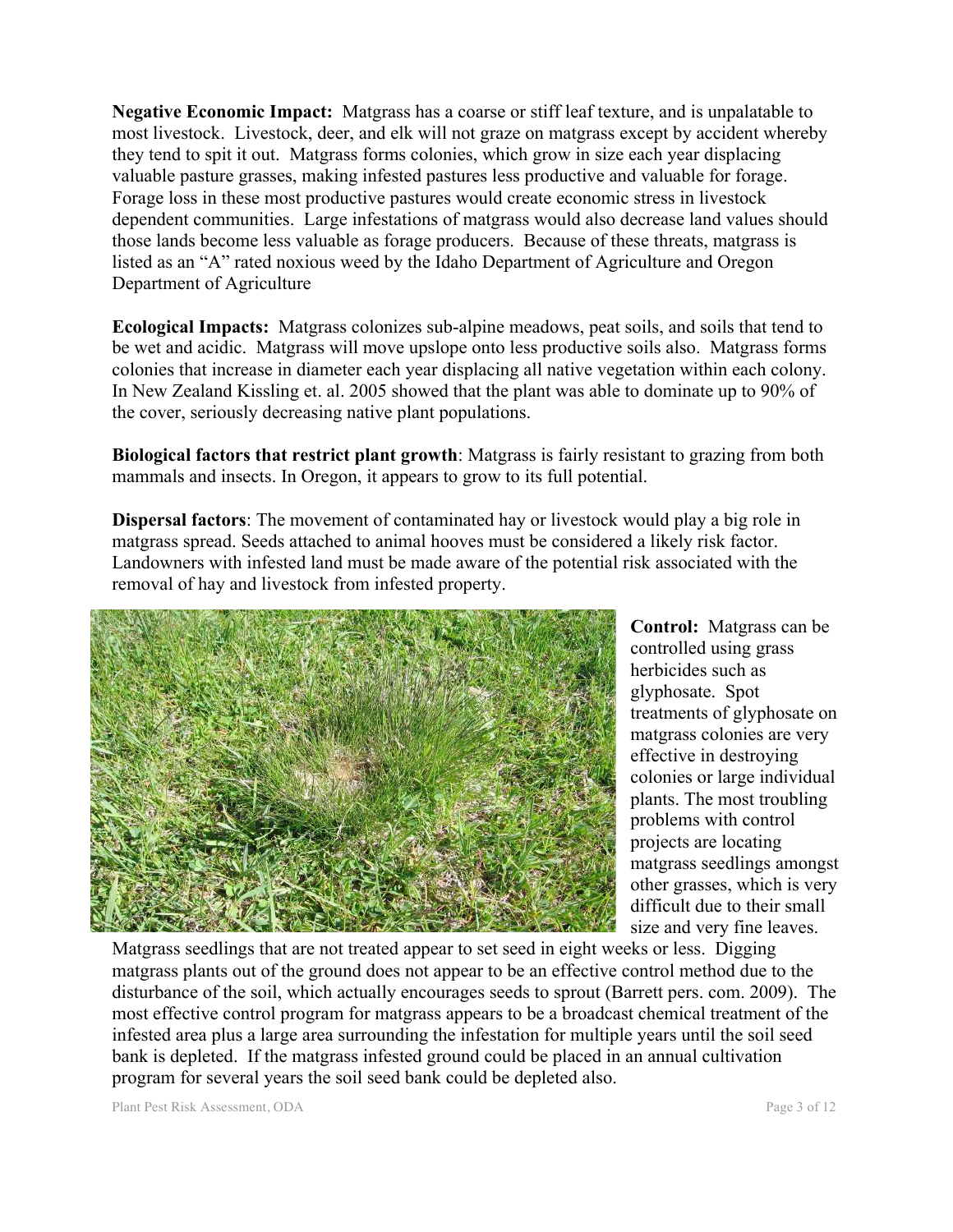

Oregon Distribution *Weedmapper*

# Noxious Weed Qualitative Risk Assessment Oregon Department of Agriculture

### **Common name: Matgrass Family: Poaceae (alt.Gramineae) Scientific name: Nardus stricta**

For use with plant species that occur or may occur in Oregon to determine their potential to become serious noxious weeds. For each of the following categories, select the number that best applies. Numerical values are weighted to increase priority categories over less important ones. Choose the best number that applies, intermediate scores can be used.

Total score: 59 Risk category: A

### GEOGRAPHICAL INFORMATION

### **1) 6 Invasive in Other Areas** 0 Low- not known to be invasive elsewhere.

Plant Pest Risk Assessment, ODA Page 4 of 12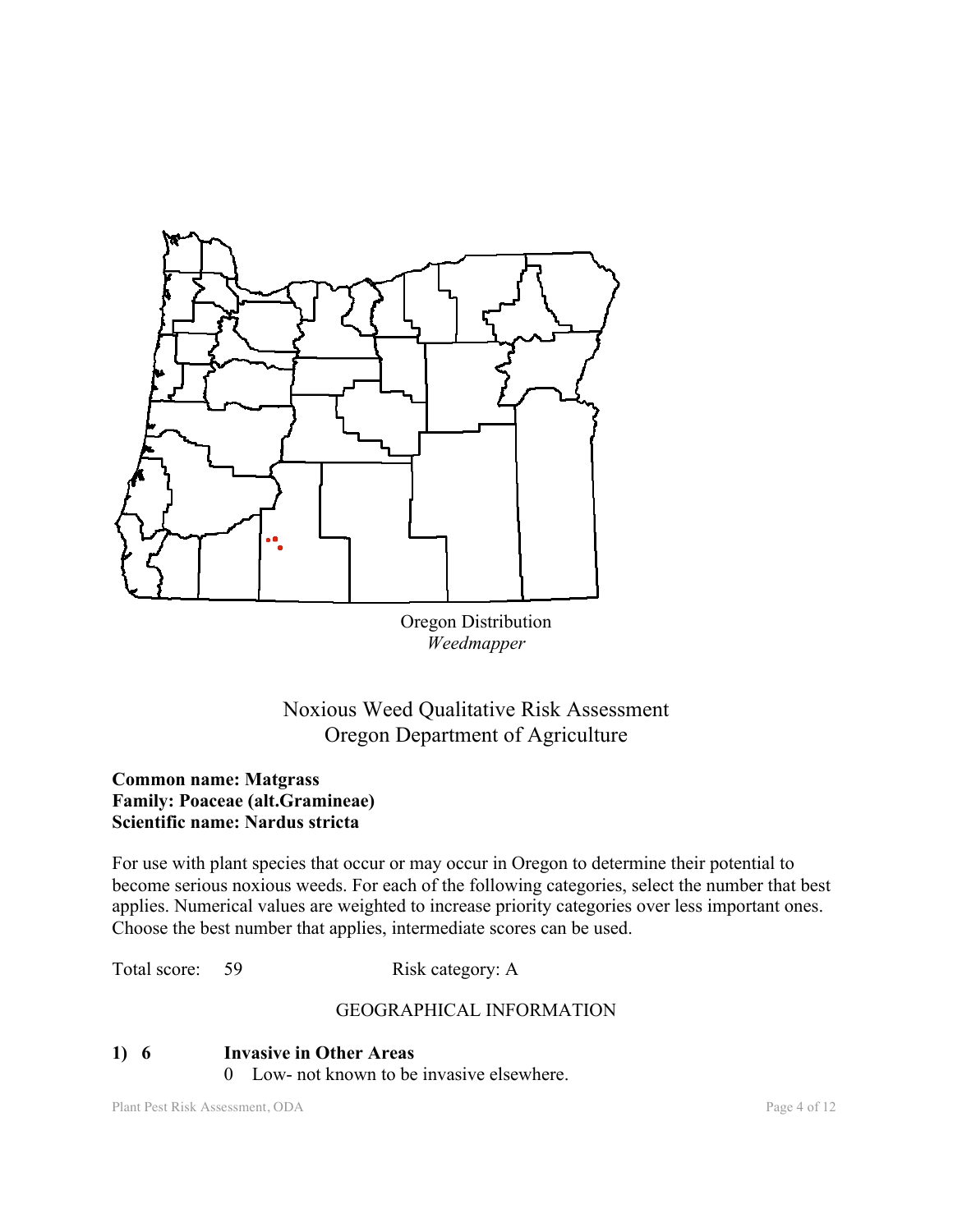- 2 Known to be invasive in climates dissimilar to Oregon's current climates.
- 6 Known to be invasive in geographically similar areas.

Comments:

- **2) 6 Habitat Availability:** Are there susceptible habitats for this species and how common or widespread are they in Oregon?
	- 1 *Low* Habitat is very limited, usually restricted to a small watershed or part of a watershed (e.g., tree fern in southern Curry County).
	- 3 *Medium* Habitat encompasses 1/4 or less of Oregon (e.g., oak woodlands, coastal dunes, eastern Oregon wetlands, Columbia Gorge).
	- 6 *High* Habitat covers large regions or multiple counties, or is limited to a few locations of high economic or ecological value (e.g., threatened and endangered species habitat).

Comments: Explanation: Susceptible habitat is enormous. Matgrass can invade Oregon's coastal zone and perhaps even areas in the Willamette Valley that are similar in climate and soils to European infestations.

## **3) 0 Proximity to Oregon**: What is the current distribution of the species?

- 0 *Present* Occurs within Oregon.
- 1 *Distant* Occurs only in distant US regions or foreign countries.
- 3 *Regional* Occurs in Western regions of US but not adjacent to Oregon border.
- 6 *Adjacent* Weedy populations occur adjacent (<50 miles) to Oregon border.

Comments:

- **4) 10 Current Distribution**: What is the current distribution of escaped populations in Oregon?
	- 0 *Not present* Not known to occur in Oregon.
	- 1 *Widespread* Throughout much of Oregon (e.g., cheatgrass).
	- 5 *Regional* Abundant (i.e., occurs in eastern, western, central, coastal, areas of Oregon) (e.g., gorse, tansy ragwort).
	- 10 *Limited* Limited to one or a few infestations in state (e.g., kudzu).

Comments:

## BIOLOGICAL INFORMATION

- **5) 3 Environmental Factors**: Do abiotic (non-living) factors in the environment effect establishment and spread of the species? (e.g., precipitation, drought, temperature, nutrient availability, soil type, slope, aspect, soil moisture, standing or moving water).
	- 1 *Low* Severely confined by abiotic factors.
	- 2 *Medium* Moderately confined by environmental factors
	- 4 *High* Highly adapted to a variety of environmental conditions (e.g., tansy ragwort, Scotch broom).

### Comments: Plant can tolerate a range of temperatures but requires adequate soil moisture to thrive.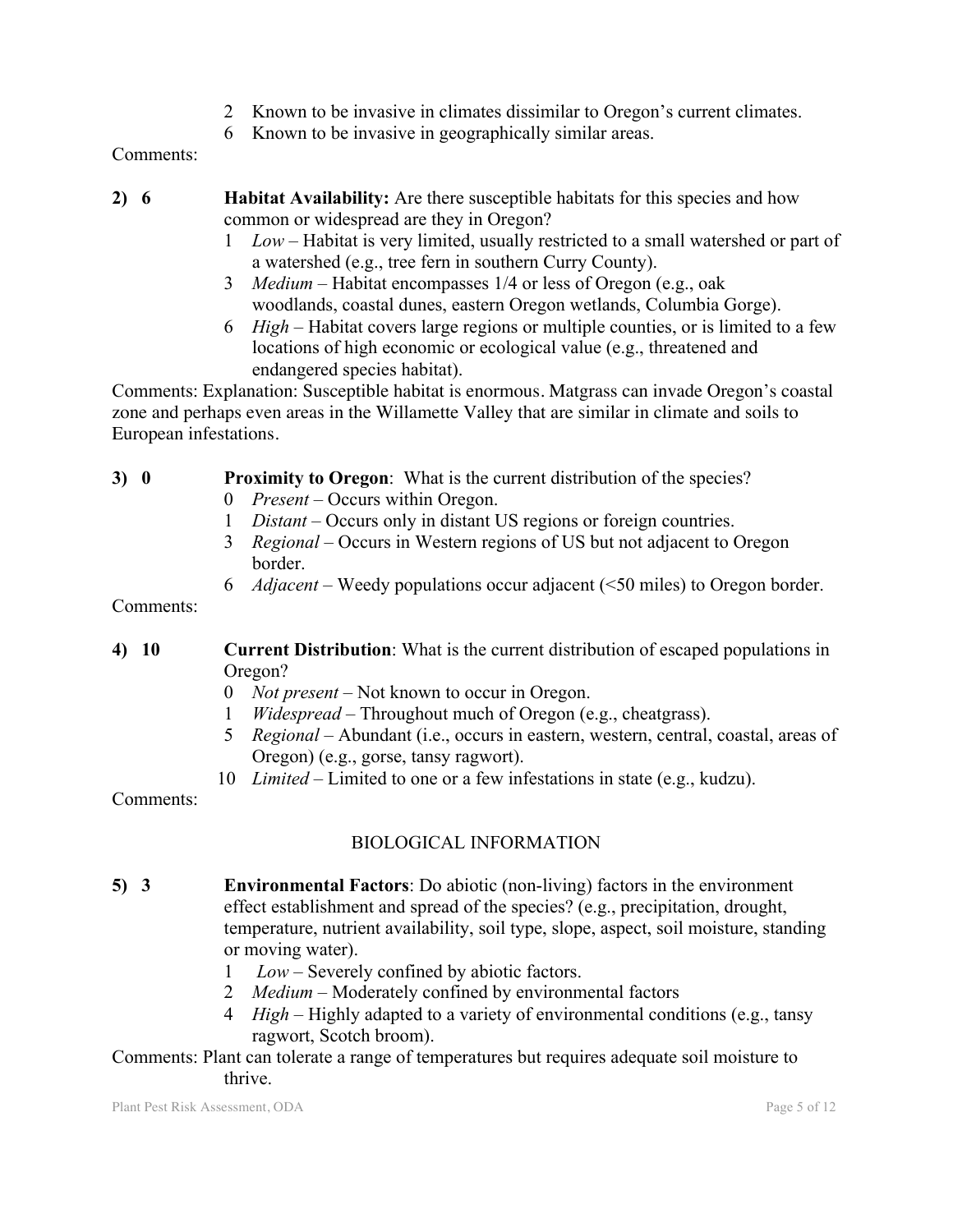- **6) 5 Reproductive Traits:** How does this species reproduce? Traits that may allow rapid population increase both on and off site.
	- 0 *Negligible* Not self-fertile, or is dioecious and opposite sex not present.
	- 1 *Low* Reproduction is only by seed, produces few seeds, or seed viability and longevity are low.
	- 3 *Medium* Reproduction is vegetative (e.g., by root fragments, rhizomes, bulbs, stolons).
	- 3 *Medium* Produces many seeds, and/or seeds of short longevity (< 5 years).
	- 5 *High* Produces many seeds and/or seeds of moderate longevity (5-10 years) (e.g., tansy ragwort).
	- 6 *Very high* Has two or more reproductive traits (e.g., seeds are long-lived >10 years and spreads by rhizomes).

Comments: Produces many seeds of moderate longevity.

- **7) 4 Biological Factors:** Do biotic (living) factors restrict or aid establishment and spread of the species? (What is the interaction of plant competition, natural enemies, native herbivores, pollinators, and pathogens with species?)
	- **0** *Negligible* **– Host plant not present for parasitic species.**
	- 1 *Low* Biotic factors highly suppress reproduction or heavily damage plant for an extended period (e.g., biocontrol agent on tansy ragwort).
	- 2 *Medium* Biotic factors partially restrict or moderately impact growth and reproduction, impacts sporadic or short-lived.
	- 4 *High* Few biotic interactions restrict growth and reproduction. Species expresses full growth and reproductive potential.

Comments: Species expresses full growth and reproductive potential.

#### **8) 2 Reproductive Potential and Spread After Establishment - Non-human Factors:** How well can the species spread by natural means?

- 0 *Negligible*  No potential for natural spread in Oregon (e.g., ornamental plants outside of climate zone).
- 1 *Low* Low potential for local spread within a year, has moderate reproductive potential or some mobility of propagules (e.g., propagules transported locally by animals, water movement in lakes or ponds, not wind blown).
- 3 *Medium* Moderate potential for natural spread with either high reproductive potential or highly mobile propagules (e.g., propagules spread by moving water, or dispersed over longer distances by animals) (e.g., perennial pepperweed).
- 5 *High*  Potential for rapid natural spread throughout the susceptible range, high reproductive capacity and highly mobile propagules. Seeds are wind dispersed over large areas (e.g., rush skeletonweed).

Comments: Movement by livestock or water.

**9) 4 Potential of Species to be Spread by Humans**. What human activities contribute to spread of species? Examples include: interstate or international commerce; contaminated commodities; packing materials or products; vehicles, boats, or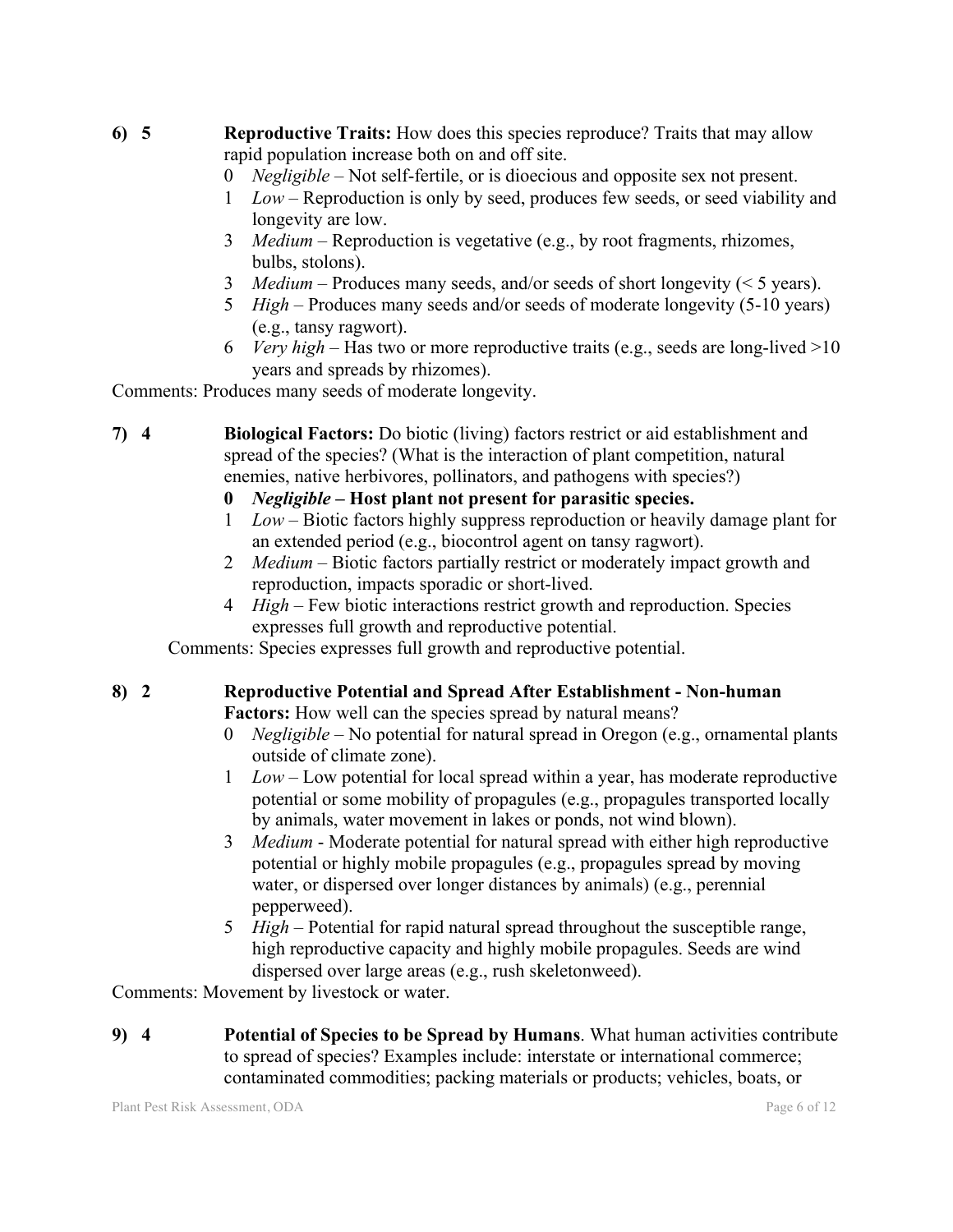equipment movement; logging or farming; road maintenance; intentional introductions of ornamental and horticultural species, or biofuel production.

- 1 *Low* Potential for introduction or movement minimal (e.g., species not traded or sold, or species not found in agricultural commodities, gravel or other commercial products).
- 3 *Medium*  Potential for introduction or off-site movement moderate (e.g., not widely propagated, not highly popular, with limited market potential; may be a localized contaminant of gravel, landscape products, or other commercial products) (e.g., lesser celandine, Canada thistle).
- 5 *High*  Potential to be introduced or moved within state high (e.g., species widely propagated and sold; propagules common contaminant of agricultural commodities or commercial products; high potential for movement by contaminated vehicles and equipment, or by recreational activities) (e.g., butterfly bush, spotted knapweed, Eurasian watermilfoil).

Comments: May be moved by equipment and in hay.

## IMPACT INFORMATION

- **10) 5 Economic Impact**: What impact does/can the species have on Oregon's agriculture and economy?
	- 0 *Negligible* Causes few, if any, economic impacts.
	- 1 *Low* Potential to, or causes low economic impact to agriculture; may impact urban areas (e.g., puncture vine, pokeweed).
	- 5 *Medium* Potential to, or causes moderate impacts to urban areas, right-ofway maintenance, property values, recreational activities, reduces rangeland productivity (e.g., English ivy, Himalayan blackberry, cheatgrass).
	- 10 *High*  Potential to, or causes high impacts in agricultural, livestock, fisheries, or timber production by reducing yield, commodity value, or increasing production costs (e.g., gorse, rush skeleton weed, leafy spurge).

Comments: Causes a decrease in desirable forage production on infested lands.

- **11)** 2 **Environmental Impact**: What risks or harm to the environment does this species pose? Plant may cause negative impacts on ecosystem function, structure, and biodiversity of plant or fish and wildlife habitat; may put desired species at risk.
	- 0 *Negligible*  None of the above impacts probable.
	- 1 *Low* Can or does cause few or minor environmental impacts, or impacts occur in degraded or highly disturbed habitats.
	- 4 *Medium*  Species can or does cause moderate impacts in less critical habitats (e.g., urban areas, sagebrush/ juniper stands).
	- 6 *High*  Species can or does cause significant impacts in several of the above categories. Plant causes severe impacts to limited or priority habitats (e.g., aquatic, riparian zones, salt marsh; or T&E species sites).

Comments: May impact native plant communities by competing with native plants.

**12) 0 Impact on Health:** What is the impact of this species on human, animal, and livestock health? (e.g., poisonous if ingested, contact dermatitis, acute and chronic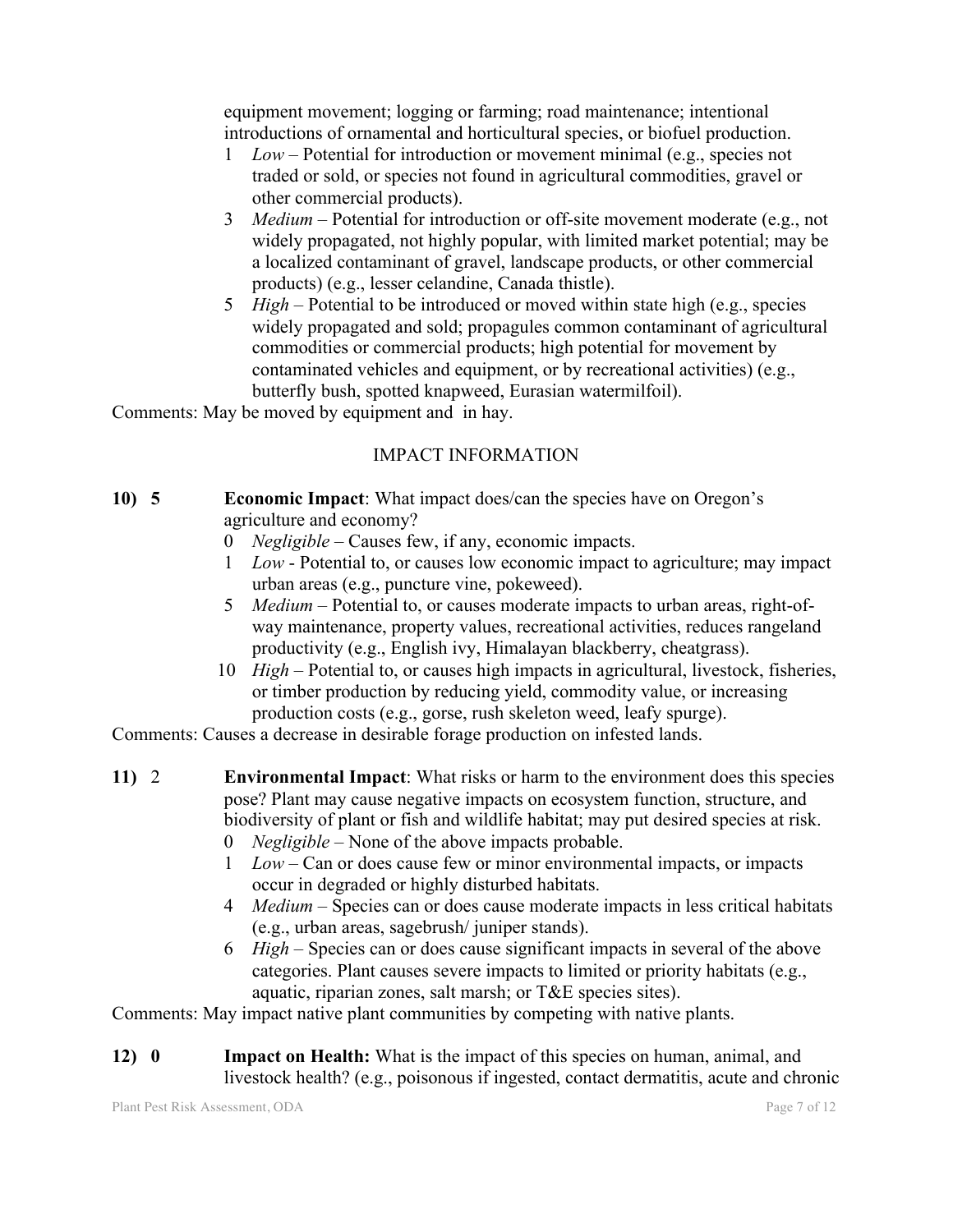toxicity to livestock, toxic sap, injurious spines or prickles, causes allergy symptoms.

- 0 *Negligible* Has no impact on human or animal health.
- 2 *Low*  May cause minor health problems of short duration, minor allergy symptoms (e.g., leafy spurge).
- 4 *Medium*  May cause severe allergy problems, death or severe health problems through chronic toxicity, spines or toxic sap may cause significant injury. (e.g., giant hogweed, tansy ragwort).
- 6 *High* Causes death from ingestion of small amounts, acute toxicity (e.g. poison hemlock).

Comments: No impact on human health.

### CONTROL INFORMATION

- **13) 10 Probability of Detection at Point of Introduction**: How likely is detection of species after introduction and naturalization in Oregon?
	- 1 *Low*  Grows where probability of early detection is high, showy and easily recognized by public; access to habitat not restricted (e.g., giant hogweed).
	- 5 *Medium* Easily identified by weed professionals, ranchers, botanists; some survey and detection infrastructure in place. General public may not recognize or report species (e.g., leafy spurge).
	- 10 *High* Probability of initial detection by weed professionals low. Plant shape and form obscure, not showy for much of growing season, introduction probable at remote locations with limited access (e.g., weedy grasses, hawkweeds, skeletonweed).

Comments: Probability of detection by all people low including professionals.

- **14) 2 Control Efficacy:** What level of control of this species can be expected with proper timing, herbicides, equipment, and biological control agents?
	- 1 *Negligible* Easily controlled by common non-chemical control measures (e.g., mowing, tillage, pulling, and cutting; biocontrol is very effective at reducing seed production and plant density) (e.g., tansy ragwort).
	- 2 *Low*  Somewhat difficult to control, generally requires herbicide treatment (e.g., mechanical control measures effective at preventing flowering and but not reducing plant density; herbicide applications provide a high rate of control in a single application; biocontrol provides partial control).
	- 4 *Medium*  Treatment options marginally effective or costly. Tillage and mowing increase plant density (e.g., causes tillering, rapid regrowth, spread from root fragments). Chemical control is marginally effective. Crop damage occurs or significant non-target impacts result from maximum control rates. Biocontrol agents ineffective.
	- 6 *High* No effective treatments known or control costs very expensive. Species may occur in large water bodies or river systems where containment and complete control are not achievable. Political or legal issues may prevent effective control.

Comments: Difficult to distinguish. Herbicides required for control.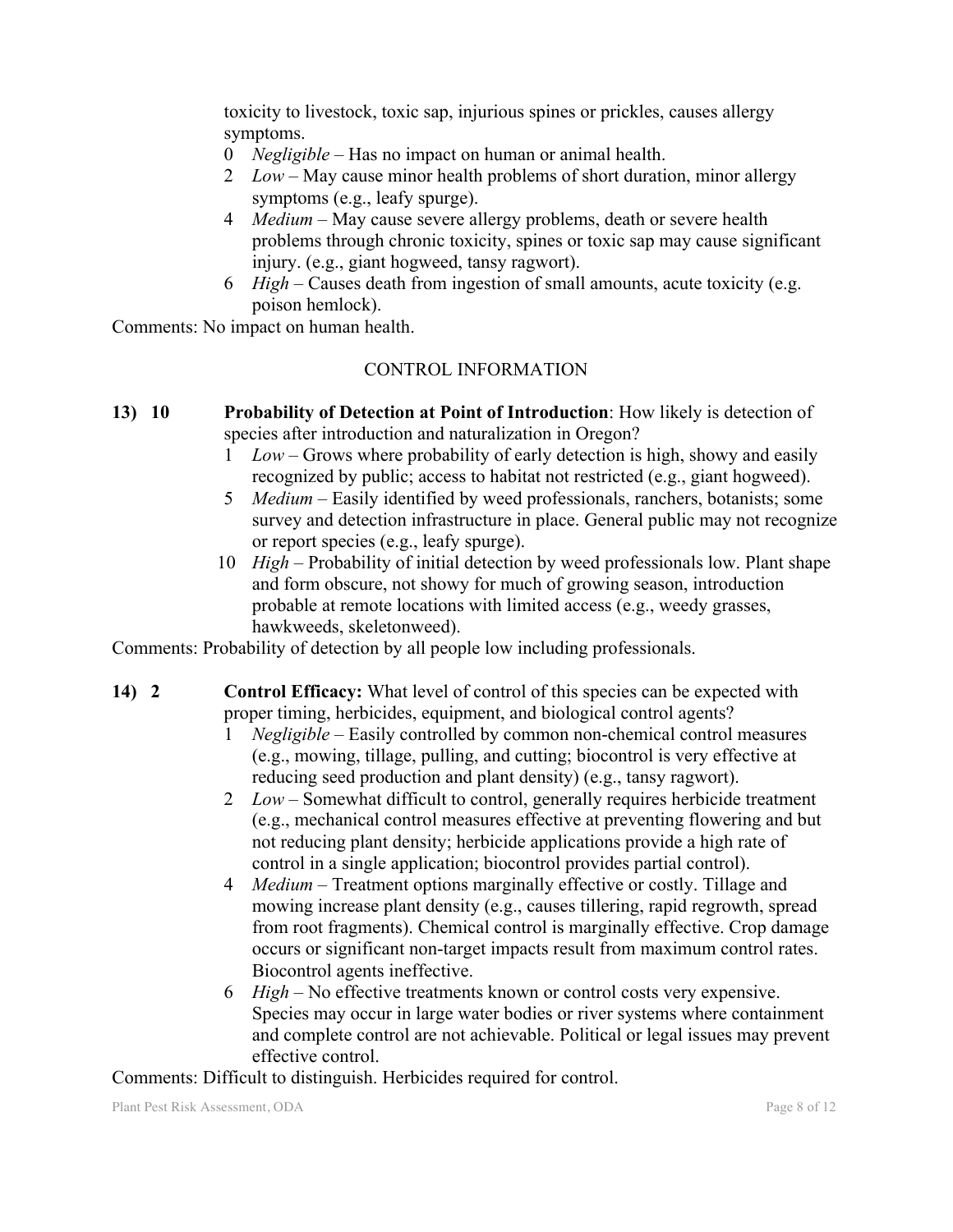Category scores: 22 Geographic score (Add scores 1-4) 18 Biological score (Add lines 5-9) 7 Impact score (Add lines 10-12) 12 Control score (Add Lines 13-14)

59 **Total score** (Add scores 1-14 and list on front of form) **Risk category:**  $55-90 = A$   $24-54 = B$   $\leq 24$  = unlisted.

This Risk Assessment was modified by ODA from the USDA-APHIS Risk Assessment for the introduction of new plant species. Vers. 3.8 1/15/2013

### **Oregon Department of Agriculture Noxious Weed Rating System**

 **Matgrass** *Nardus stricta* **Common Name Scientific Name**

#### **Point categories:**

- **1) 2 Detrimental Effects:** Circle all that apply, enter number of circles
	- 1. **Health:** causes poisoning or injury to humans or animals
	- 2. **Competition:** strongly competitive with crops, forage, or native flora
	- 3**. Host:** host of pathogens and/or pests of crops or forage
	- 4. **Contamination:** causes economic loss as a contaminate in seeds and/or feeds
	- 5. **Interference:** interferes with recreation, transportation, harvest, land value, or wildlife and livestock movement

#### **2) 1 Reproduction & Capacity for Spread:** Circle the number that best describes, enter that number

- 1. Few seeds, not wind blown, spreads slowly
- 2. Many seeds, slow spread
- 3. Many seeds, spreads quickly by vehicles or animals
- 4. Windblown seed, or spreading rhizomes, or water borne
- 5. Many wind-blown seeds, high seed longevity, spreading rhizomes, perennials

### **3) 3 Difficulty to Control:** Circle the number that best describes, enter that number

- 1. Easily controlled with tillage or by competitive plants
- 2. Requires moderate control, tillage, competition or herbicides
- 3. Herbicides generally required, or intensive management practices
- 4. Intensive management generally gives marginal control
- 5. No management works well, spreading out of control
- **4) 6 Distribution:** Circl**e** the number that best describes, enter that number
	- 1. Widely distributed throughout the state in susceptible habitat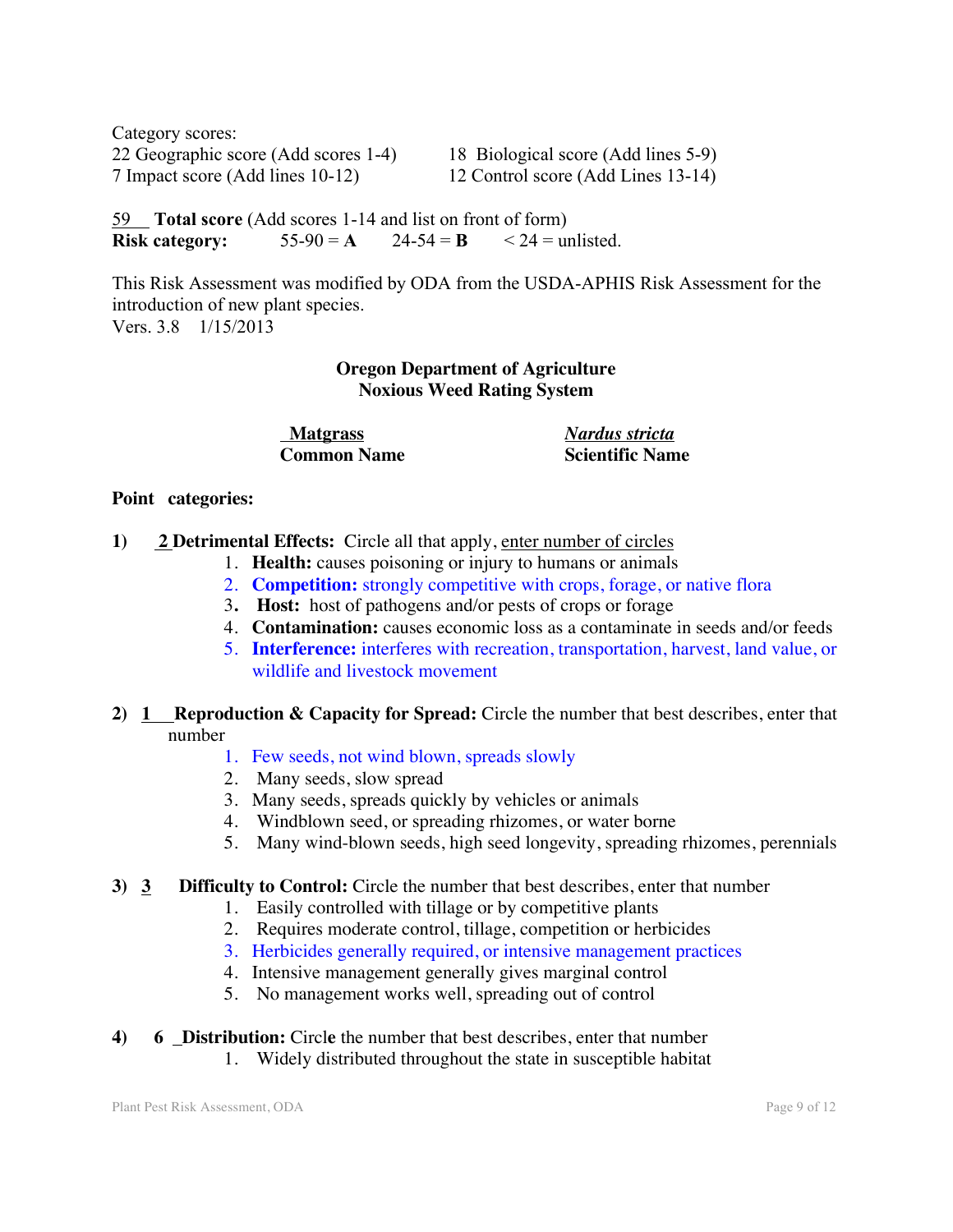- 2. Regionally abundant in part of the state, 5 or more counties, more than 1/2 of
- a county
- 3. Abundant throughout 1- 4 counties, or 1/4 of a county, or several watersheds
- 4. Contained in only 1 watershed, or less than 5 square miles gross infestation
- 5. Isolated infestation less than 640 acres, more than 10 acres
- 6. Occurs in less than 10 acres, or not present, but imminent from adjacent state

## **5) 4 Ecological Impact:** Circle the number that best describes, enter that number

- 1. Occurs in most disturbed habitats with little competition
- 2. Occurs in disturbed habitats with competition
- 3. Invades undisturbed habitats and crowds out native species
- 4. Invades restricted habitats (i.e., riparian) and crowds out native species

## **TOTAL POINTS: 16**

**Note: Noxious weeds are those non-native plants with total scores of 11 points or higher. Any plants in 4.1, 4.2, and 4.3 should not be classified as "A" rated weeds. Ratings: 16+ = A, 15 – 11= B**

### **Acknowledgments:**

Author: Bob Barrett, Oregon Dept. of Agriculture Contributing text: Glenn Miller, Oregon Dept. or Agriculture, Thomas Forney, Oregon Dept. of Agriculture Photos: Bob Barrett, Fort Klamath, Elmore Nicholson Ranch, 2008

### **References:**

Idaho One Plan. 2010. Available at: http://www.oneplan.state.id

Armstrong, R. H., Grant, S. A., Common, T. G., & Beattie, M. M. (1997). Controlled grazing studies on nardus grassland: Effects of between-tussock sward height and species of grazer on diet selection and intake. *Grass and Forage Science, 52*(3), 219-231. Retrieved from www.scopus.com

Kissling, W. D., Lord, J. M., & Schnittler, M. (2006). Agamospermous seed production of the invasive tussock grass nardus stricta L. (poaceae) in new zealand - evidence from pollination experiments. *Flora: Morphology, Distribution, Functional Ecology of Plants, 201*(2), 144-151. Retrieved from www.scopus.com

Kissling, W. D., Schnittler, M., Seddon, P. J., Dickinson, K. J. M., & Lord, J. M. (2005). Invasion ecology of the alien tussock grass nardus stricta (poaceae) at lake pukaki, canterbury, new zealand. *New Zealand Journal of Botany, 43*(3), 601-612. Retrieved from www.scopus.com

Mitchell, R. J., Rose, R. J., & Palmer, S. C. F. (2008). Restoration of calluna vulgaris on grassdominated moorlands: The importance of disturbance, grazing and seeding. *Biological Conservation, 141*(8), 2100-2111. Retrieved from www.scopus.com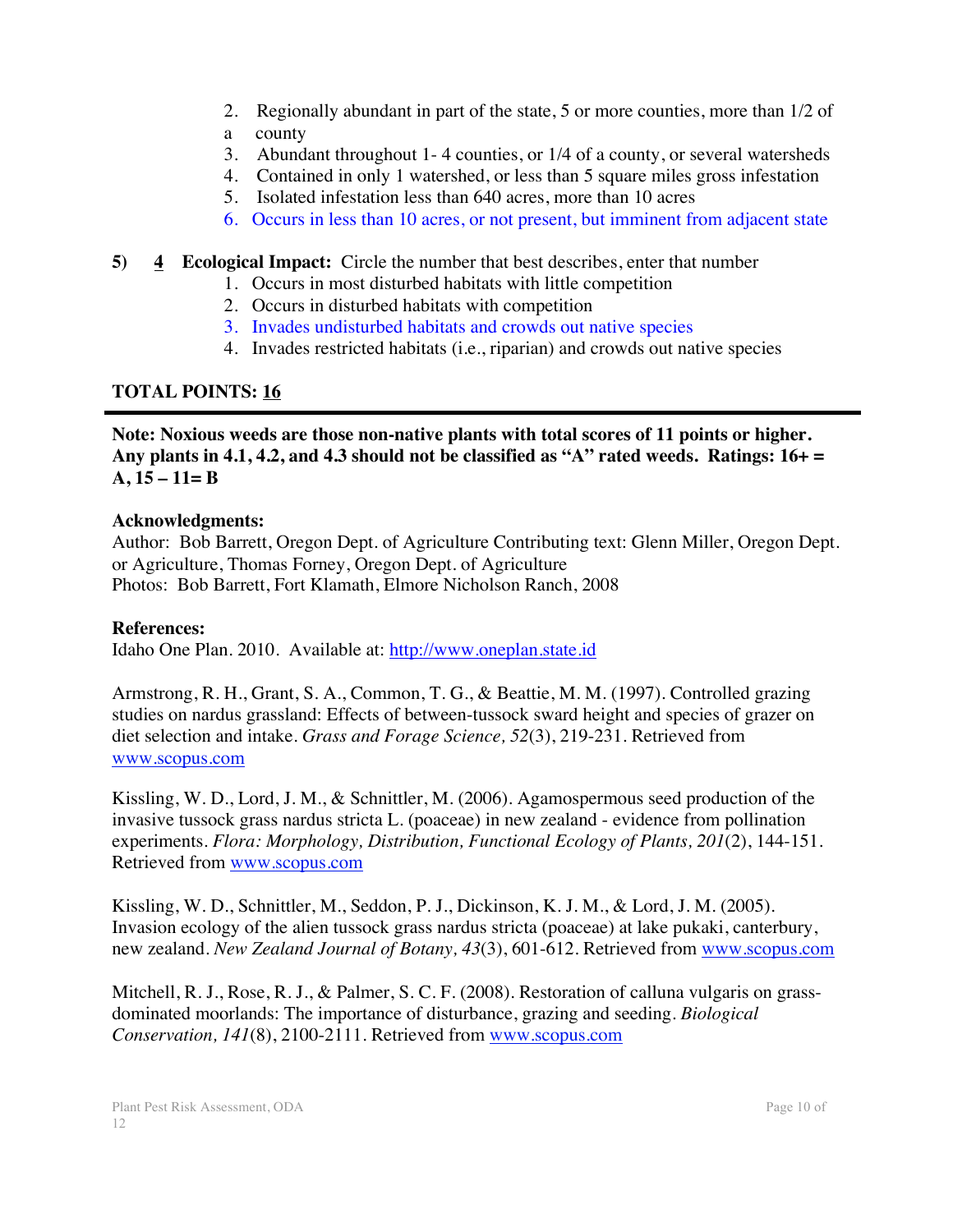Perkins, Donald F. 1968. Ecology of *Nardus stricta* L.. I. Annual Growth in Relation to Tiller Phenology., Journal of Ecology, Vol. 56, No. 3 (Nov., 1968) pp 633-646, pub. By British Ecological Society. Available at: http://www.jstor.org/stable.2258096

Flora of Northern Ireland, National Museums Northern Ireland, 2000 – 2009. Available at: http://www.habitas.org.uk/flora/index.html

Clayton, W.D., K.T. Harman and H. Williamson. (2006 onwards). Grass Base – The Online World Grass Flora. Available at: http://www.kew.org/data/grasses - db.html *(accessed 25 March 2010; 11.40 PDT)*

USDA Germplasm Resources Information Network (GRIN), Taxon: *Nardus stricta,* L. Available at: http://www.ars-grin.gov/

USDA Plants Database. 2010. Plants profile for *Nardus stricta,* L. (Matgrass) USDA PLANTS. Available at http://www.plants.usda.gov/

WeedMapper. 2009. weedMapper.org: general maps, maps, and weed information for Matgrass. The WedMapper team and Dept. of Rangeland and Ecology and Management, Oregon State University, Corvallis, OR. Available at: http://www. WeedMapper.org/hema17.html